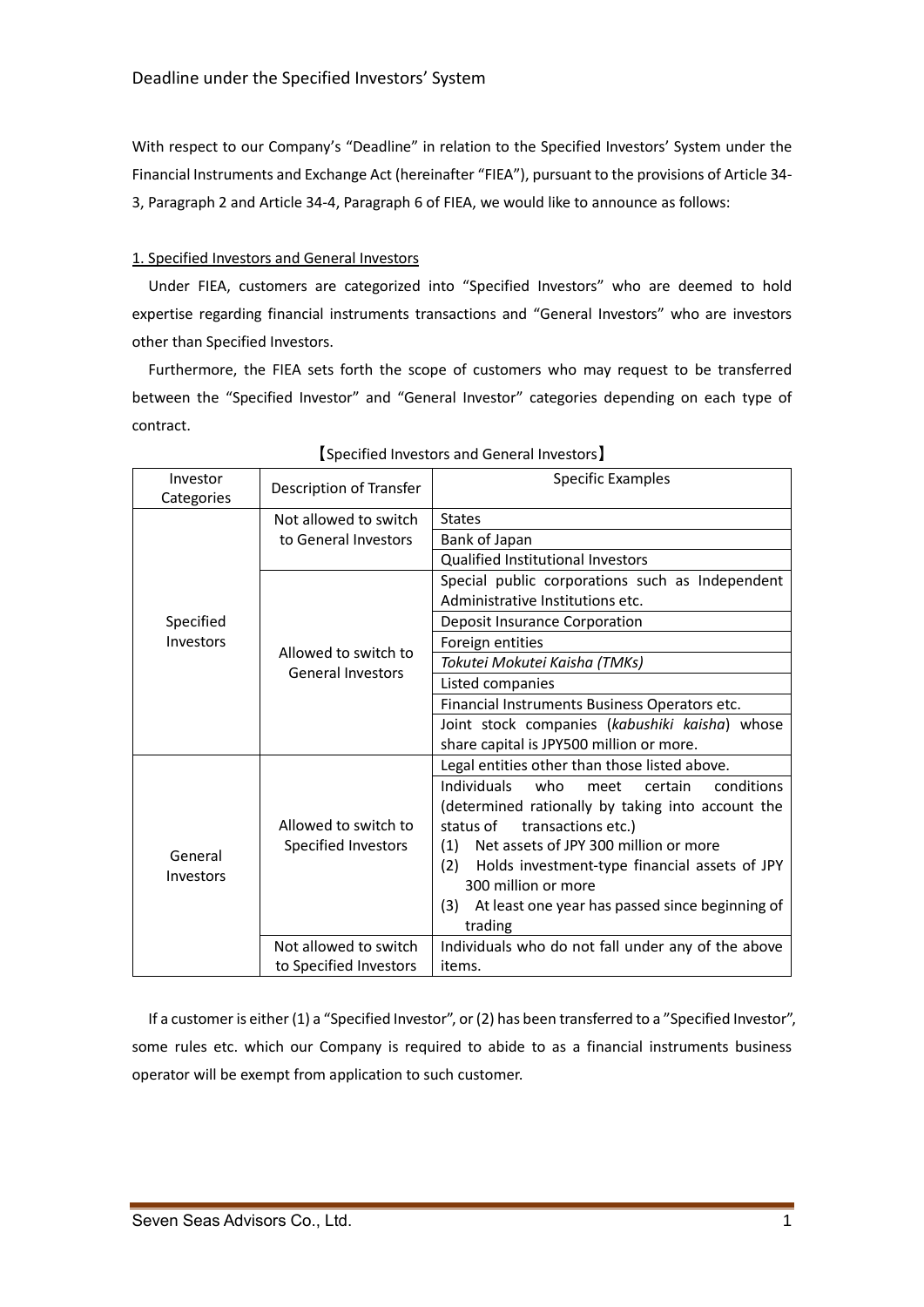#### 2. Transfer Procedures (Article 34, Article 34-2, Article 34-3 of FIEA)

Transferring between the "Specified Investor" and "General Investor" categories will be approved as described below, individually for each type of contract, if certain prescribed procedures are taken and our Company approves such transfer.

- (1) Transfers from the "Specified Investors" to the "General Investors" category will be effective until such time the customer notifies us.
- (2) Transfers from the "General Investors" to the "Specified Investors" category will be effective up to the "Deadline Date", and the investor classification will become "General Investor" from the day following the "Deadline Date". If the customer desires to continue to be treated as a "Specified Investor", separate renewal procedures are necessary.

Furthermore, transfers from Specified Investor to General Investor, and from General Investor to Specified Investor may be made for the following three types of contracts.

- (1) Trading of Securities
- (2) Transactions related to Investment Advisory Contracts
- (3) Transactions related to Discretionary Investment Contracts

Transferring back to "General Investor" from "Specified Investor" is allowed at any time even prior to the Deadline Date by giving notice. For those customers who wish to transfer back to "Specified Investor" from "General Investor", please consult with your contact person at our Company.

#### 3. Deadline Date

Our Company has decided that the "Deadline Date" provided for under the Specified Investors' System as set forth in the FIEA shall be June 30<sup>th</sup> of each year.

With respect to customers who have transferred from "General Investors" to the "Specified Investors" category, renewal procedures are separately required if you desire to continue to be treated as a "Specified Investor". Renewal procedures may be taken from one month prior to the "Deadline Date".

### 4. Regarding Exemption of Certain Conduct Rules Etc.

Conduct Rules Etc. to be exempt from application to "Specified Investors" are as follows.